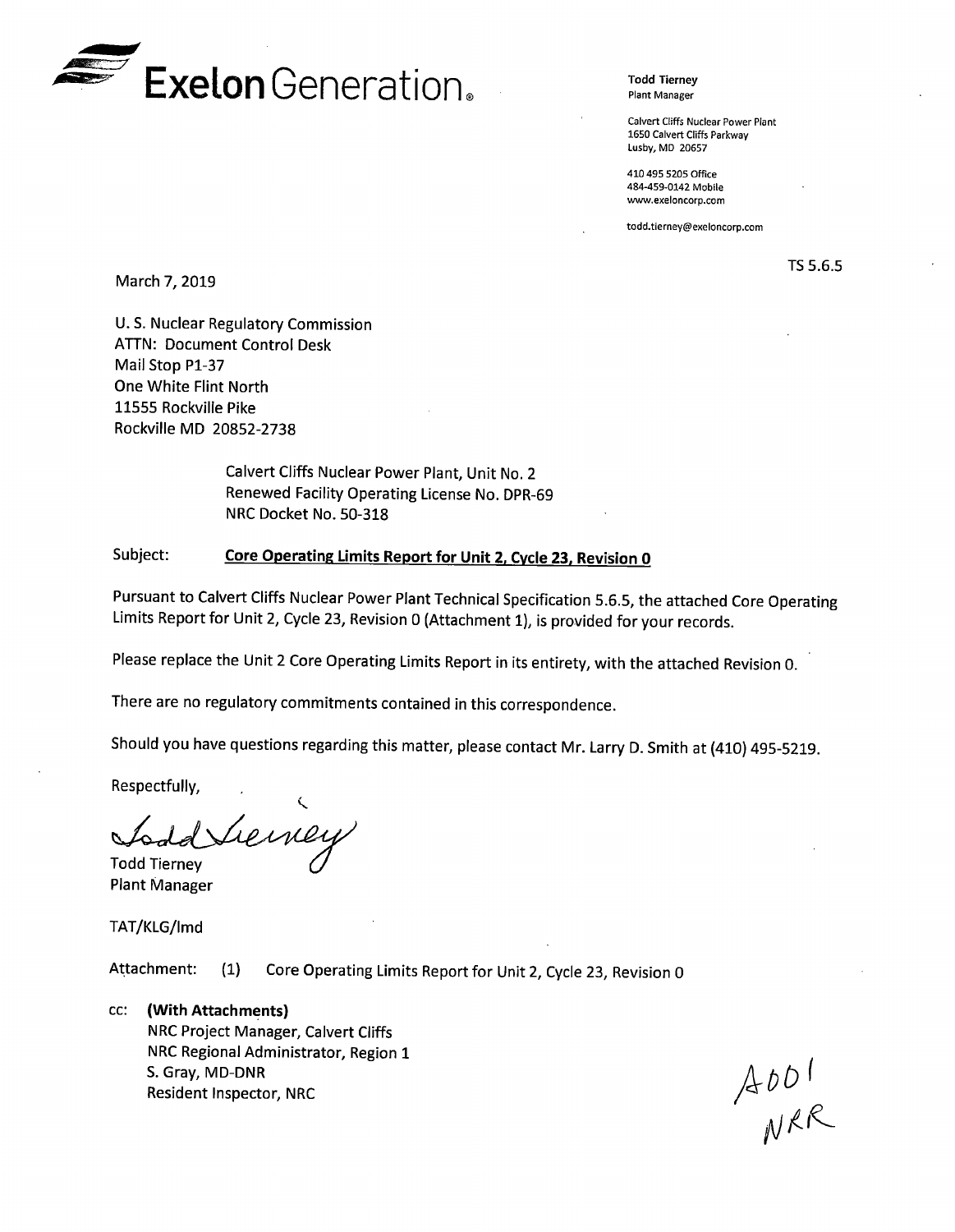Document Control Desk March 7, 2019 Page 2

ä,

bee: **(Without Attachment)**  J. Barstow D. T. Gudger E. Villar M. D. Flaherty T. A. Tierney R. C. Jones L. D. Smith J. L. Jackson N. Lipps

> **(With Attachment)**  EDMS

NRC 19-011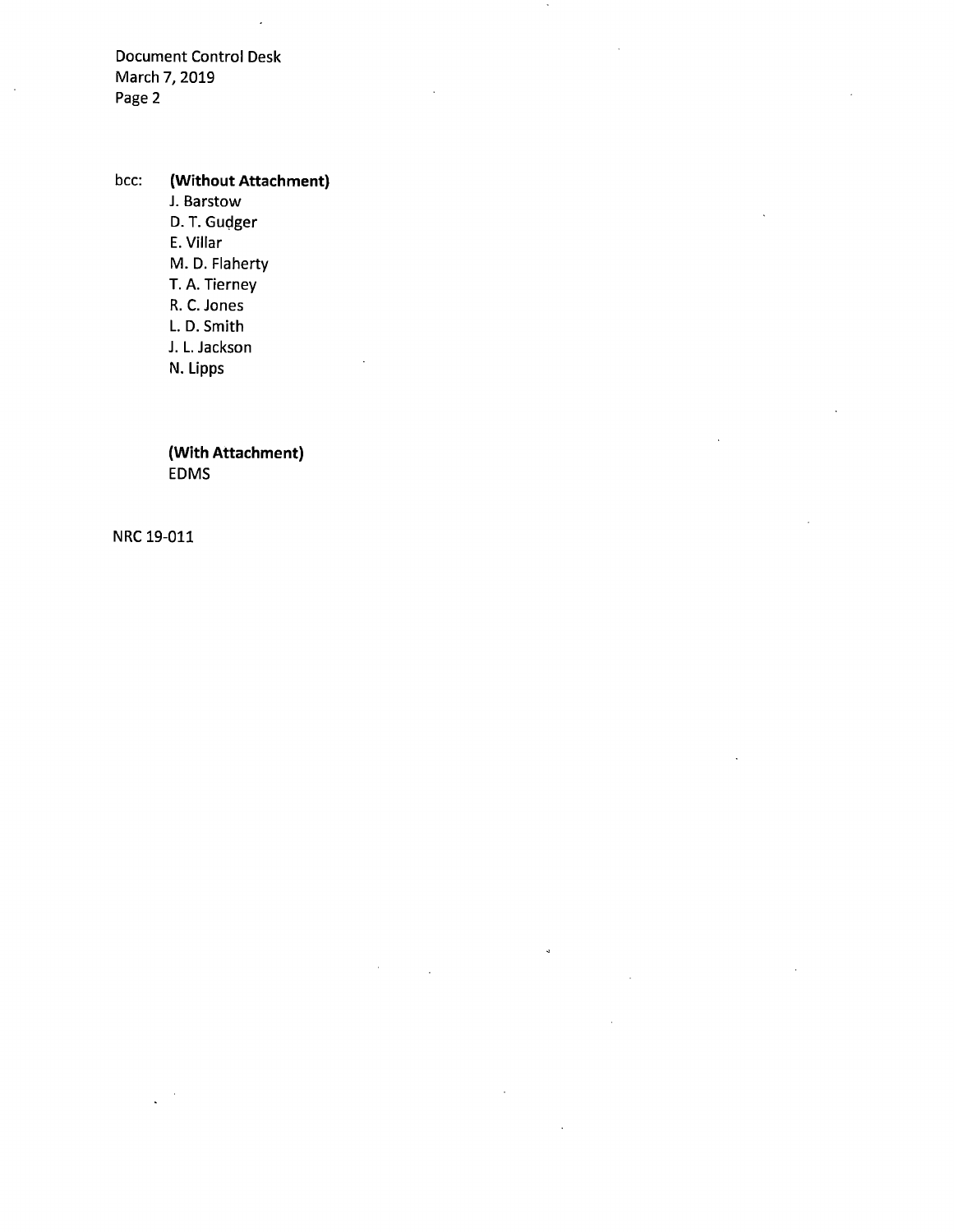# ATTACHMENT (1)

# CORE OPERATING LIMITS REPORT

FOR

UNIT 2, CYCLE 23, REVISION 0

 $\mathcal{L}$ 

 $\mathbb{R}$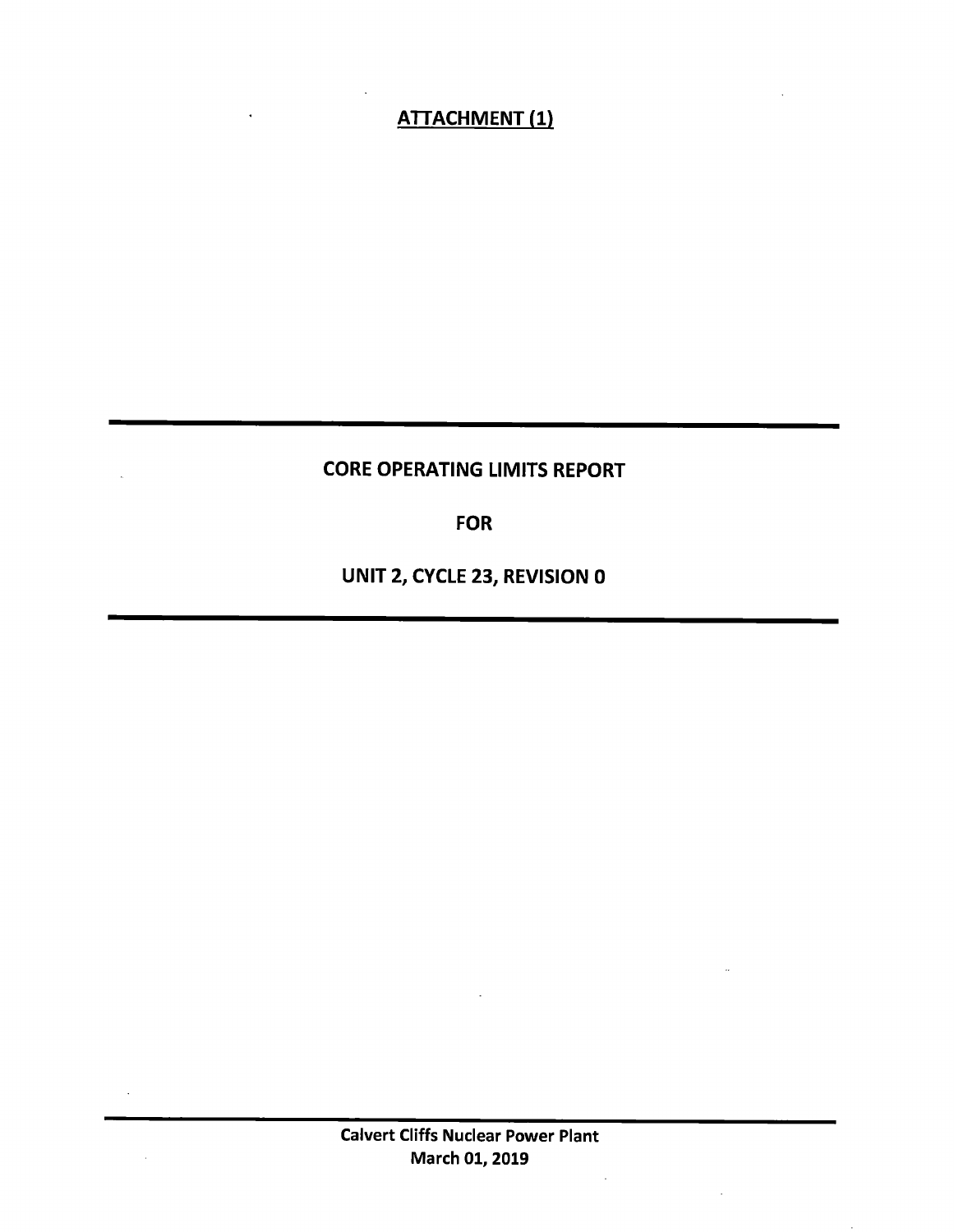



Effective Date:  $3/01/2019$ 

 $\sqrt{1}$ ROBERT JAFFA  $1/38/30/9$ Responsible Engineer

| Timothy Schearer Temothyl. Schemen |                                   |             | 1/28/2019 |
|------------------------------------|-----------------------------------|-------------|-----------|
|                                    | <b>Independent Reviewer</b>       | Date        |           |
| Nicholas Cahill                    |                                   |             | 01/29/19  |
|                                    | <b>Station Qualified Reviewer</b> | <b>Date</b> |           |
| Rosanne Carmean Kosano (AMPaz      |                                   |             | 1/30/2019 |
|                                    | Sr. Manager - PWD Core Degion     | <b>Data</b> |           |

Date

Calvert Cliffs 2, Cycle 23 COLR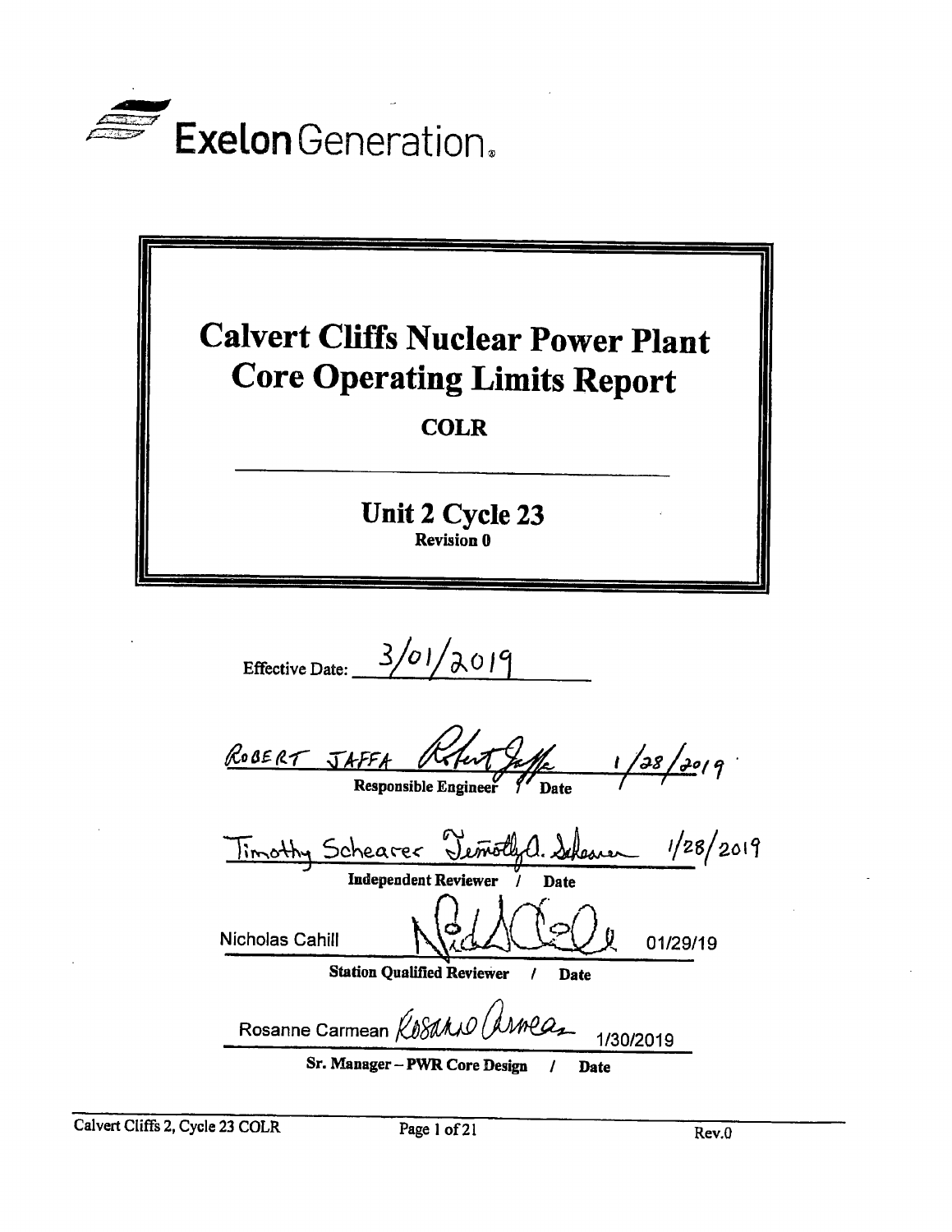

## **CORE OPERATING LIMITS REPORT CAL VERT CLIFFS UNIT 2, CYCLE 23**

The following limits are included in this Core Operating Limits Report:

| Specification | Title | Page |
|---------------|-------|------|
|               |       |      |
|               |       |      |
|               |       |      |
| 3.1.1         |       |      |
| 3.1.3         |       |      |
| 3.1.4         |       |      |
| 3.1.6         |       |      |
| 3.2.1         |       |      |
| 3.2.3         |       |      |
| 3.2.5         |       |      |
| 3.3.1         |       |      |
| 3.4.1         |       |      |
| 3.9.1         |       |      |
|               |       |      |

The following figures are included in this Core Operating Limits Report:

| Number         | <b>Title</b>                                                                        | Page |
|----------------|-------------------------------------------------------------------------------------|------|
|                | Figure 3.1.6 CEA Group Insertion Limits vs. Fraction of Rated Thermal Power 11      |      |
|                |                                                                                     |      |
|                |                                                                                     |      |
| Figure $3.2.3$ | Total Integrated Radial Peaking Factor $(F_t^1)$ vs.                                |      |
|                |                                                                                     |      |
|                | Figure 3.3.1-1 Axial Power Distribution - High Trip Setpoint Peripheral Axial Shape |      |
|                |                                                                                     |      |
|                |                                                                                     |      |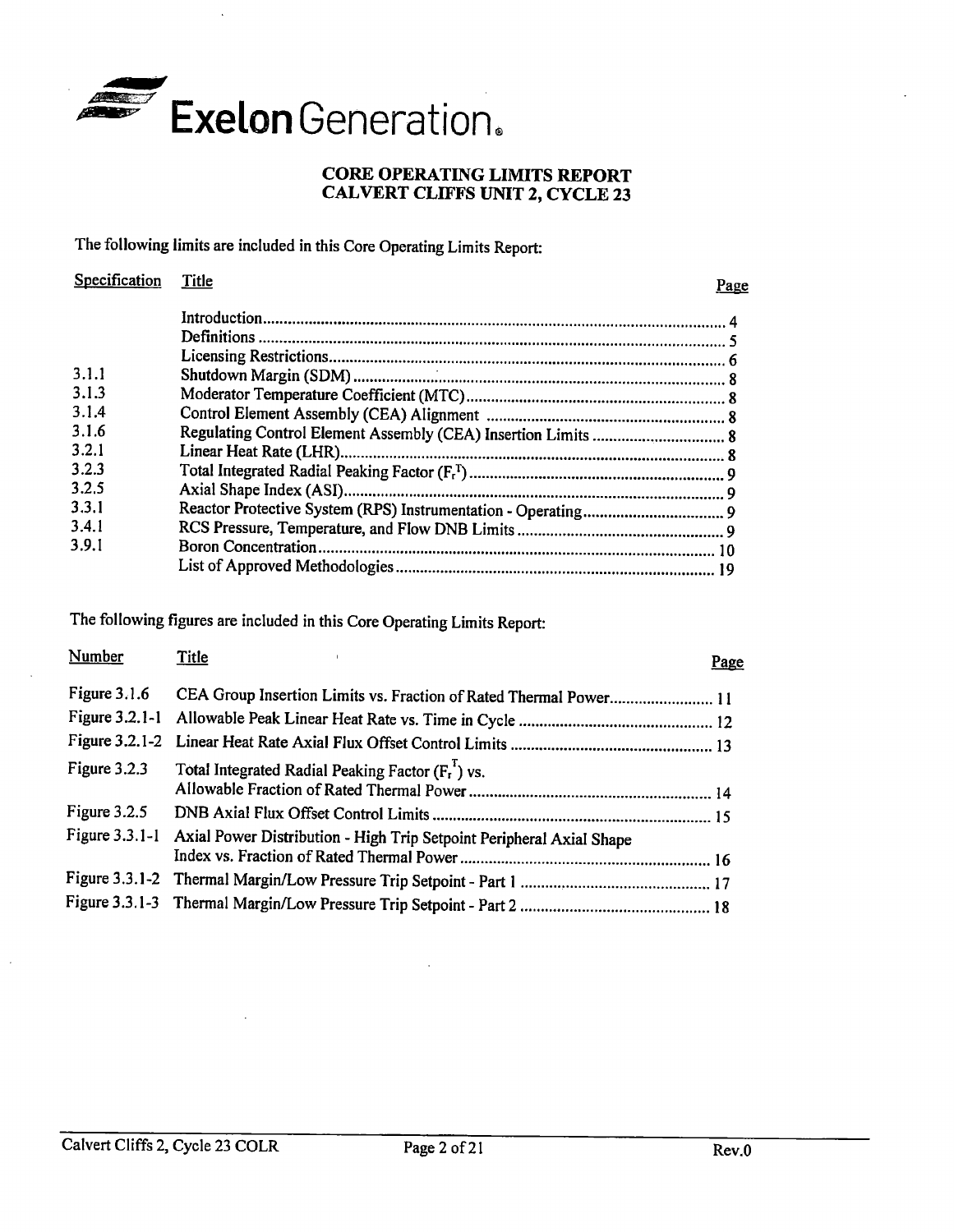

## **UNIT2 CORE OPERATING LIMITS REPORT LIST OF EFFECTIVE PAGES**

| Page No.        | Rev. No.                |
|-----------------|-------------------------|
| $\mathbf{1}$    | 0                       |
| $\frac{2}{3}$   | 0                       |
|                 | 0                       |
| $\overline{4}$  | 0                       |
|                 | 0                       |
| $\overline{6}$  | 0                       |
| 7               | 0                       |
| 8               | $\bf{0}$                |
| 9               | $\overline{\mathbf{0}}$ |
| $\overline{10}$ | $\overline{\mathbf{0}}$ |
| 11              | 0                       |
| $\overline{12}$ | 0                       |
| $\overline{13}$ | 0                       |
| $\overline{14}$ | 0                       |
| $\overline{15}$ | 0                       |
| 16              | Ő                       |
| $\overline{17}$ | 0                       |
| $\overline{18}$ | 0                       |
| 19              | 0                       |
| 20              | 0                       |
| 21              | 0                       |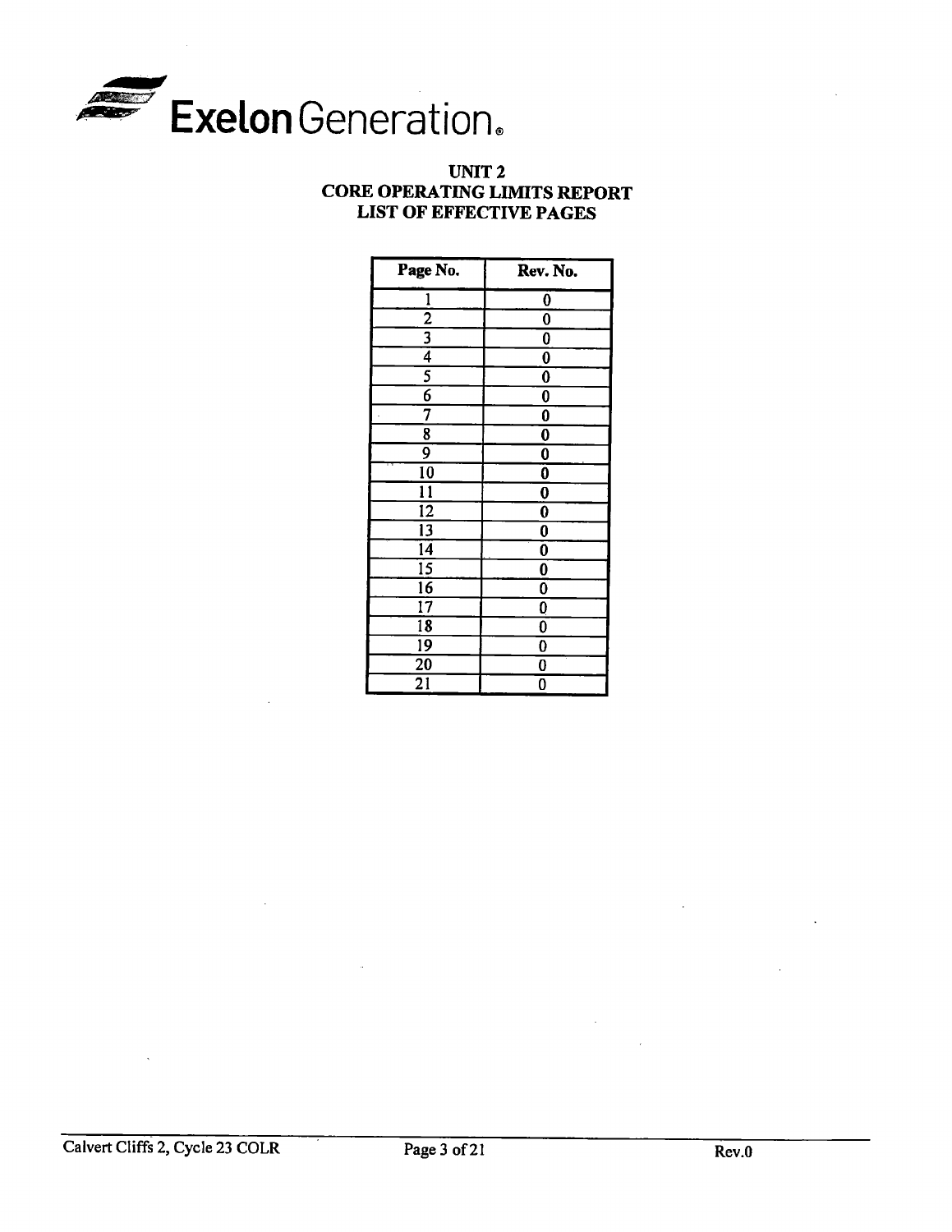

#### **INTRODUCTION**

This report provides the cycle-specific limits for operation of Calvert Cliffs Unit 2, Cycle 23. It contains the limits for:

Shutdown Margin (SDM) Moderator Temperature Coefficient (MTC) Control Element Assembly (CEA) Alignment Regulating Control Element Assembly (CEA) Insertion Limits Linear Heat Rate (LHR) Total Integrated Radial Peaking Factor  $(F_r^T)$ Axial Shape Index (ASI) Reactor Protective System (RPS) Instrumentation - Operating RCS Pressure, Temperature, and Flow Departure from Nucleate Boiling (DNB) Limits Boron Concentration

In addition, this report contains a number of figures which give limits on the parameters listed above. If any of the limits contained in this report are exceeded, corrective action will be taken as defined in the Technical Specifications.

This report has been prepared in accordance with the requirements of Technical Specifications. The cycle specific limits have been developed using the NRC-approved methodologies given in the "List of Approved Methodologies" section of this report and in the Technical Specifications.

## **COLR Revision 0**

Initial release of the Unit 2 Cycle <sup>23</sup>(U2C23) COLR. U2C23 may operate in all plant modes.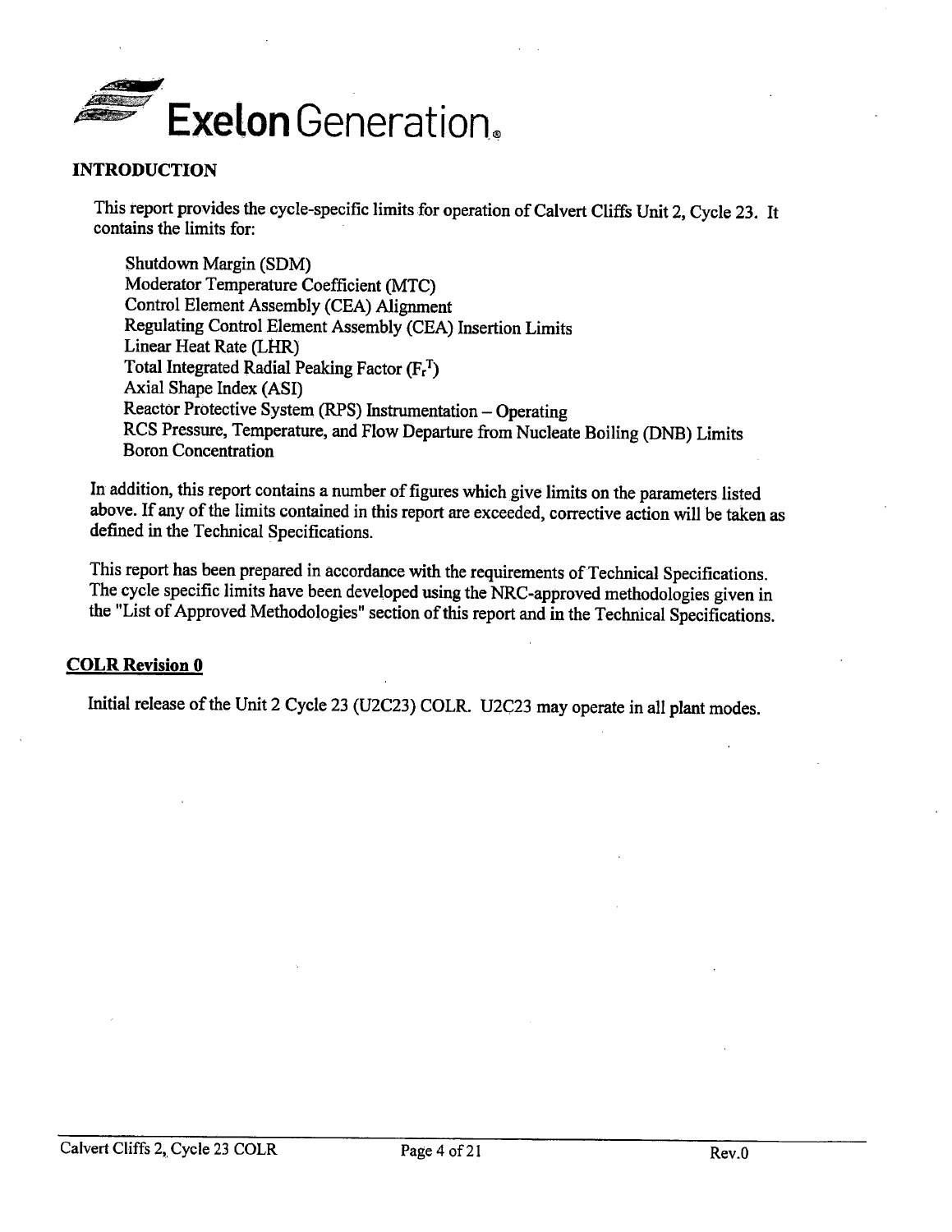

## **DEFINITIONS**

### **Axial Shape Index (ASI)**

ASI shall be the power generated in the lower half of the core less the power generated in the upper half of the core, divided by the sum of the power generated in the lower and upper halves of the core.

> $ASI = \frac{lower - upper}{upper} = Y_E$ **lower+ upper**

The Axial Shape Index (Y1) used for the trip and pretrip signals in the Reactor Protection System (RPS) is the above value (Y<sub>E</sub>) modified by an appropriate multiplier (A) and a constant (B) to determine the true core axial power distribution for that channel.

$$
Y_I = A Y_E + B
$$

# **Total Integrated Radial Peaking Factor- FrT**

The Total Integrated Radial Peaking Factor is the ratio of the peak pin power to the average pin power in an unrodded core.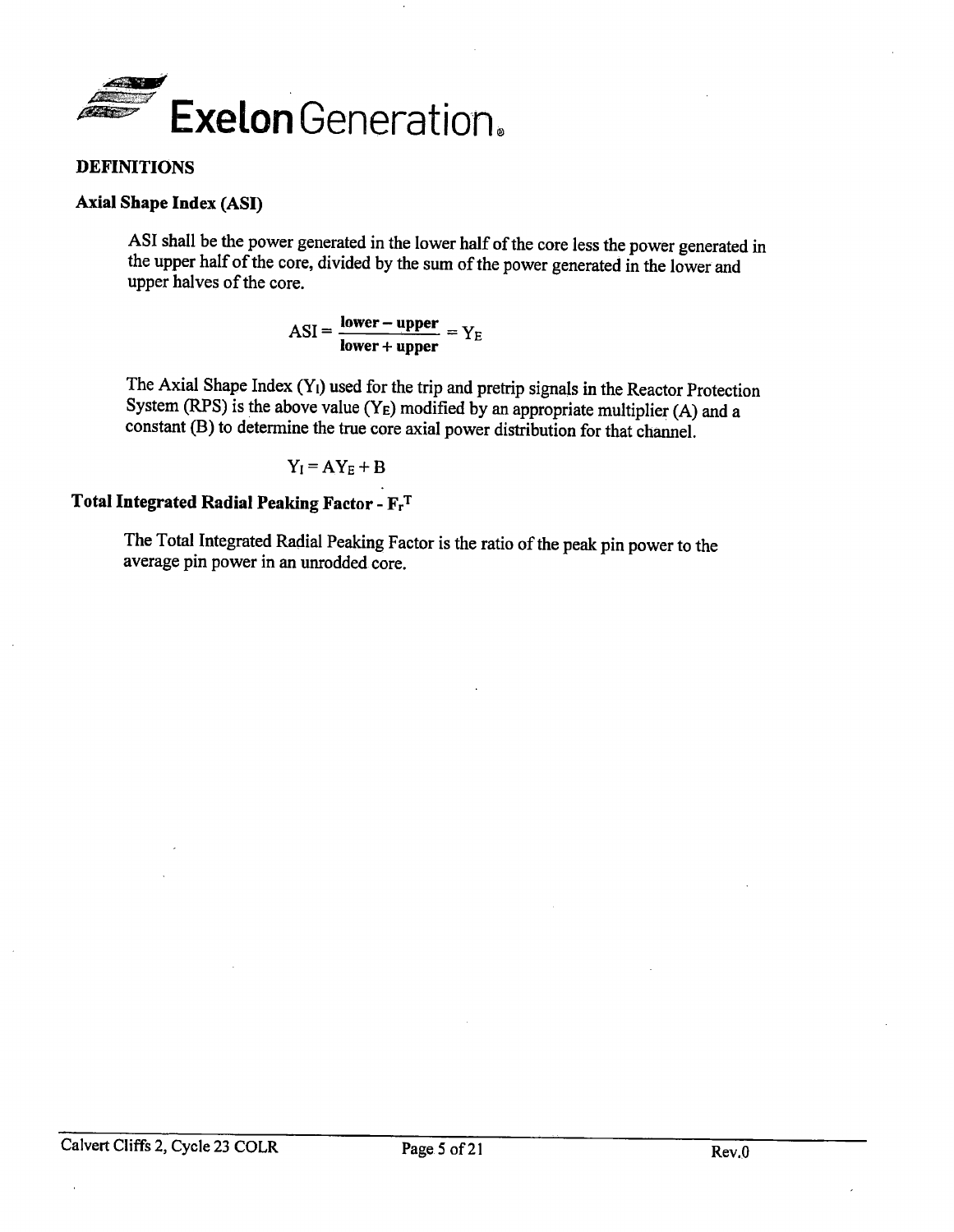

### **LICENSING RESTRICTIONS**

- 1) For the Asymmetric Steam Generator Transient analysis performed in accordance with the methodology of Technical Specification 5.6.5.b.8, the methodology shall be revised to capture the asymmetric core inlet temperature distribution and application of local peaking augmentation factors. The revised methodology shall be applied to Calvert Cliffs Unit 2 core reload designs starting with Cycle 19.
- 2) For the Seized Rotor Event analysis performed in accordance with the methodology of Technical Specification 5.6.5.b.8, the methodology shall be revised to capture the asymmetric core inlet flow distribution. The revised methodology shall be applied to Calvert Cliffs Unit 2 core reload designs starting with Cycle 19.
- 3) For the Control Element Assembly Ejection analysis performed in accordance with the methodology of Technical Specification 5.6.5.b.l l, the cycle-specific hot zero power peak average radial fuel enthalpy is calculated based on a modified power dependent insertion limit with Control Element Assembly Bank 3 assumed to be fully inserted ( only in the analysis, not in actual plant operations). This revised methodology shall be applied to Calvert Cliffs Unit 2 core reload designs starting with Cycle 19.
- 4) The Small Break Loss of Coolant accident performed in accordance with the methodology of Technical Specification 5.6.5.b.9 shall be analyzed using a break spectrum with augmented detail related to break size. This revised methodology shall be applied to Calvert Cliffs Unit 2 core reload designs starting with Cycle 19.
- 5) Core Operating Limits Report Figures 3.1.6, 3.2.3, and 3.2.5 shall not be changed without prior NRC review and approval until an NRC-accepted generic, or Calvert Cliffs-specific, basis is developed for analyzing the Control Element Assembly Rod Bank Withdrawal Event, the Control Element Assembly Drop, and the Control Element Assembly Ejection (power level-sensitive transients) at full power conditions only.
- 6) Approval of the use of S-RELAP5 (Technical Specification 5.6.5.b.8) is restricted only to those safety analyses that confirm acceptable transient performance relative to the specified acceptable fuel design limits. Prior transient specific NRC approval is required to analyze transient performance relative to reactor coolant pressure boundary integrity until NRC-approval is obtained for a generic or Calvert Cliffs-specific basis for the use of the methodology in Technical Specification 5.6.5.b.8 to demonstrate reactor coolant pressure boundary integrity.

NOTE: The NRC has issued a letter that allows S-RELAP5 to be used for the transientspecific application of the methodology to CCNPP only as described in the letter pertaining to PSV setpoints. It is not a generic approval of the methodology.

Ref: Letter from Alexander N. Chereskin (NRC) to Bryan C. Hanson (Exelon) dated December 30, 2015, Calvert Cliffs Nuclear Power Plant, Unit Nos. 1 and 2 -Issuance of Amendment Re: Revision to Pressurizer Safety Valve Technical Specifications (CAC Nos. MF3541 and MF3542)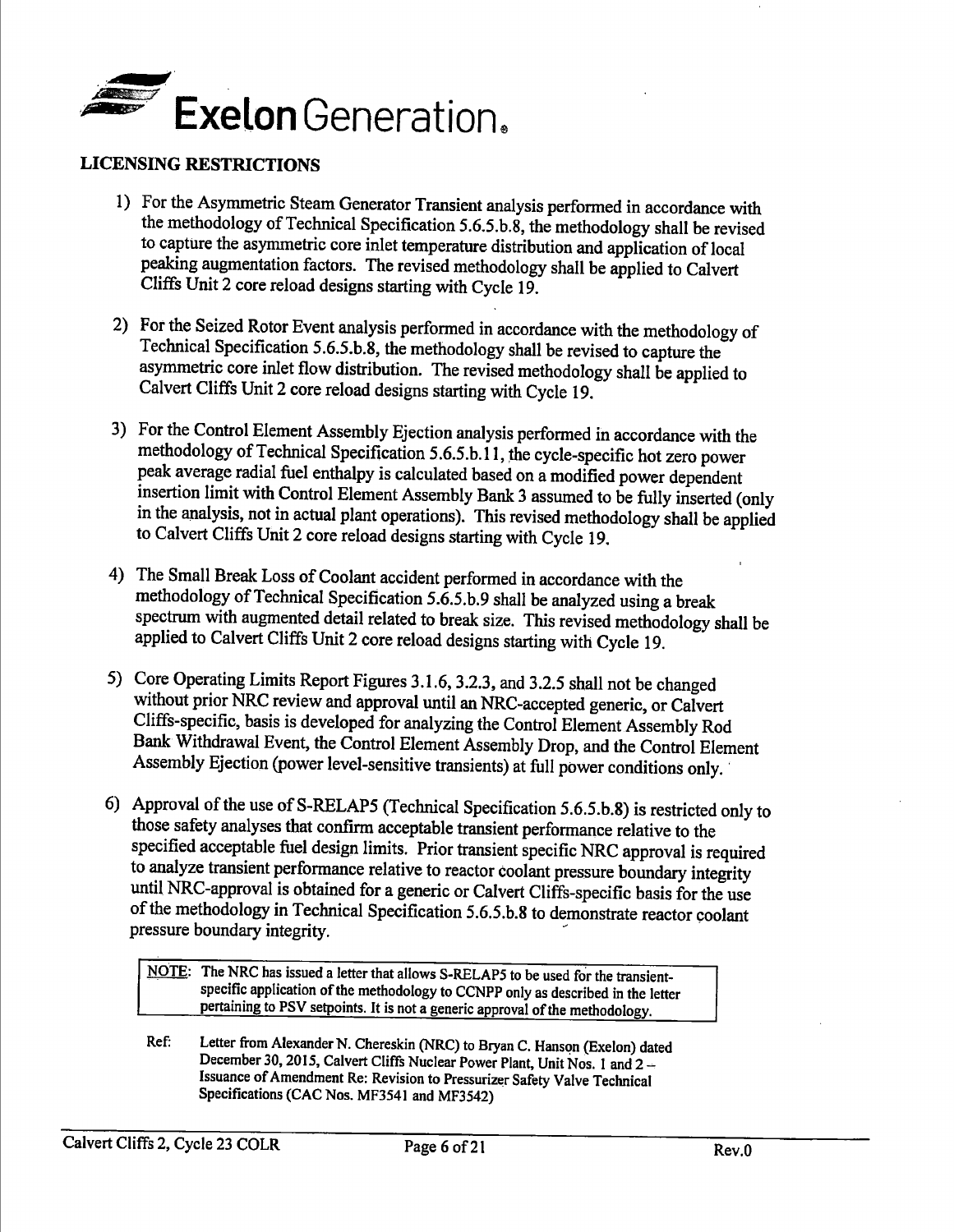

- 7) For the RODEX2-based fuel thermal-mechanical design analysis performed in accordance with the methodology of Technical Specification 5.6.5.b.3, Calvert Cliffs Unit 2 core reload designs (starting with Cycle 19) shall satisfy the following criteria:
	- a. Predicted rod internal pressure shall remain below the steady state system pressure.
	- b. The linear heat generation rate fuel centerline melting safety limit shall remain below 21.0 KW/ft.
- 8) For the Control Element Assembly Ejection analysis, Calvert Cliffs Unit 2 core reloads (starting with Cycle 19) shall satisfy the following criteria:
	- a. Predicted peak radial average fuel enthalpy when calculated in accordance with the methodology of Technical Specification 5.6.5.b.11 shall remain below 200 cal/g.
	- b. For the purpose of evaluating radiological consequences, should the S-RELAP5 hot spot model predict fuel temperature above incipient centerline melt conditions when calculated in accordance with the methodology of Technical Specification 5.6.5.b.8, a conservative radiological source term (in accordance with Regulatory Guide 1.183; Revision 0) shall be applied to the portion of fuel beyond incipient melt conditions (and combined with existing gap source term), and cladding failure shall be presumed.
- 9) The approval of the emergency core cooling system evaluation performed in accordance with the methodology of Technical Specification 5.6.5.b. 7 shall be valid only for Calvert Cliffs Unit 2, Cycle 19. To remove this condition, Calvert Cliffs shall obtain NRC approval of the analysis of once- and twice-burned fuel for core designs following Unit 2 Cycle 19.

NOTE: The revised methodology was submitted and received NRC approval in December 2012. This license condition is satisfied; however since NRC approval was obtained via letter and not LAR, this license condition is still listed in Appendix C of the Tech. Specs. and has been retained here for consistency.

Ref. Letter from Douglas V. Pickett (NRC) to George H. Gellrich (CCNPP) dated February 18, 2011, Calvert Cliffs Nuclear Power Plant, Unit Nos. 1 and 2 -Amendment Re: Transition from Westinghouse Nuclear Fuel to AREVA Nuclear Fuel (TAC Nos. ME2831 and ME2832)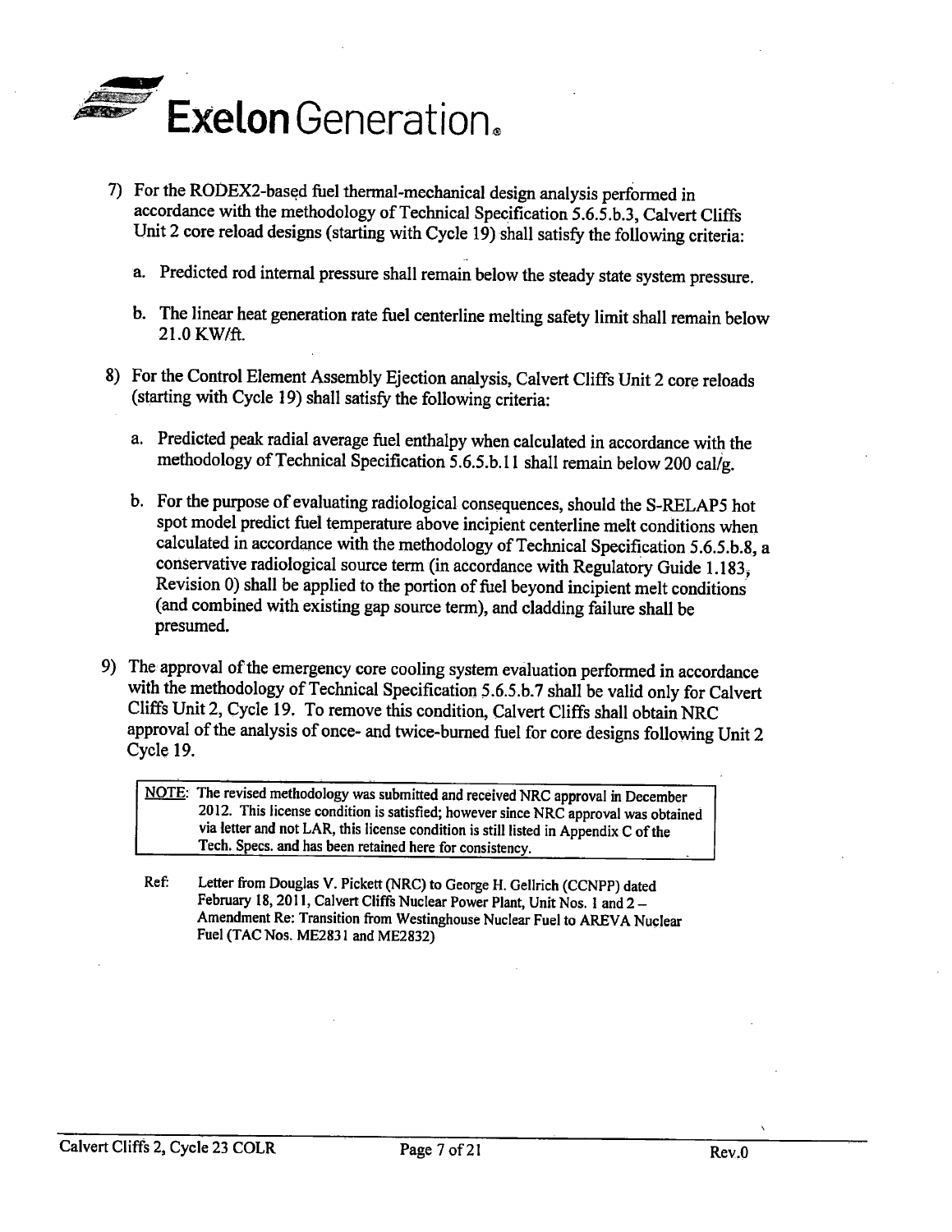

## **CYCLE SPECIFIC LIMITS FOR UNIT 2, CYCLE 23**

#### **3.1.1 Shutdown Margin (SDM) (SR 3.1.1.1)** .

*Tavg* > *200 °P* - *Modes 3 and 4:* 

The shutdown margin shall be  $> 3.5\%$   $\Delta\rho$ .

*Tavg ≤ 200 °F - Mode 5:* 

The shutdown margin shall be  $\geq 3.0\%$   $\Delta \rho$ .

## **3.1.3 Moderator Temperature Coefficient (MTC) (SR 3.1.3.2)**

The Moderator Temperature Coefficient (MTC) shall be less negative than -3.1 x 10<sup>-4</sup>  $\Delta\rho$ /°F at rated thermal power.

## **3.1.4 Control Element Assembly (CEA) Alignment (Action 3.1.4.B.1)**

The allowable time to realign a CEA is 120 minutes when the pre-misaligned  $F_r^T$  is < 1.65 and zero (0) minutes when the pre-misaligned  $F_r^T$  is > 1.65.

The pre-misaligned  $F_t^T$  value used to determine the allowable time to realign the CEA shall be the latest measurement taken within 5 days prior to the CEA misalignment. If no measurements have been taken within 5 days prior to the misalignment and the full core power distribution monitoring system is unavailable then the time to realign is zero (0) minutes.

## **3.1.6 Regulating Control Element Assembly (CEA) Insertion Limits (SR 3.1.6.1 and SR 3.1.6.2)**

The regulating CEA groups insertion limits are shown on COLR Figure 3.1.6.

Figure 3.1.6 will not be changed unless the requirements in Licensing Restriction 5 are met.

## **3.2.1 Linear Heat Rate (LHR) (SR 3.2.1.2 and SR 3.2.1.4)**

The linear heat rate shall not exceed the limits shown on COLR Figure 3.2.1-1.

The axial shape index power dependent control limits are given in COLR Figure 3.2.1-2.

When using the excore detector monitoring system (SR 3.2.1.2):

The alarm setpoints are equal to or less than the ASI limits; therefore when the alarms are adjusted, they provide indication to the operator that ASI is not within the limits.

The axial shape index alarm setpoints are shown as a function of fraction of thermal power on COLR Figure 3.2.1-2.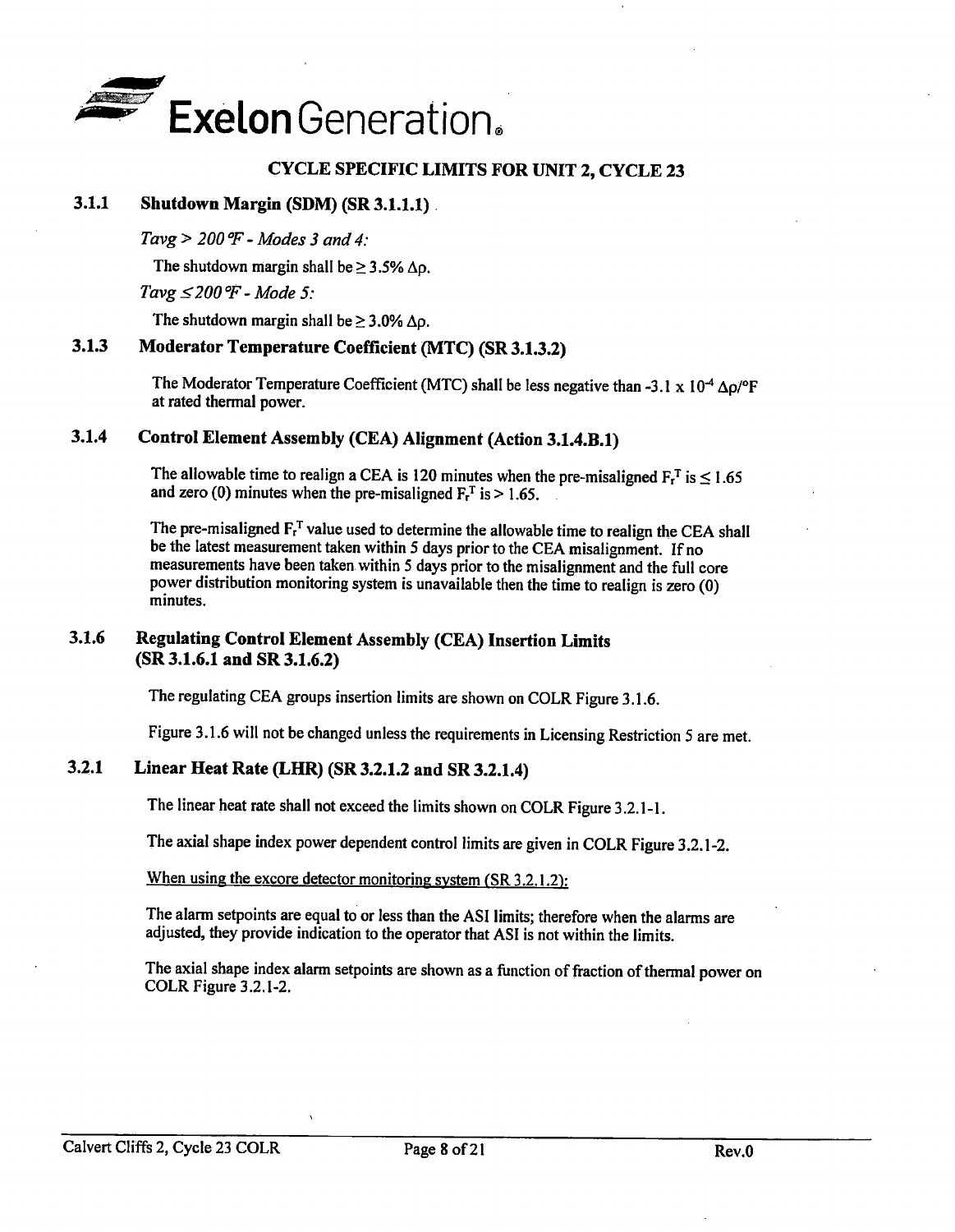

#### When using the incore detector monitoring system (SR 3.2.1.4):

The alann setpoints are adjusted to protect the Linear Heat Rate limits shown on COLR Figure 3.2.1-1 and uncertainty factors are appropriately included in the setting of these alarms.

The uncertainty factors for the incore detector monitoring system are:

- I. A measurement-calculational uncertainty factor of 1.07
- 2. An engineering uncertainty factor of 1.03,
- 3.a For measured thermal power less than or equal to 50 percent but greater than 20 percent of rated full core power a thermal power measurement uncertainty factor of 1.035.
- 3 .b For measured thermal power greater than 50 percent of rated full core power a thermal power measurement uncertainty factor of 1.020.

## **3.2.3** Total Integrated Radial Peaking Factor (F<sub>r</sub><sup>T</sup>) (SR 3.2.3.1)

The calculated value of  $F_r^T$  shall be limited to  $\leq 1.65$ .

If the calculated  $F_f^T$  exceeds the above limit, the allowable combinations of thermal power, CEA position, and  $F_t^T$  are shown on COLR Figure 3.2.3.

Figure 3.2.3 will not be changed unless the requirements in Licensing Restriction *5* are met.

## **3.2.5 Axial Shape Index (ASI) (SR 3.2.5.1)**

The axial shape index and thermal power shall be maintained equal to or less than the limits of COLR Figure 3.2.5 for CEA insertions specified by COLR Figure 3.1.6.

Figure 3.2.5 will not be changed unless the requirements in Licensing Restriction 5 are met.

#### 3.3.1 **Reactor Protective System (RPS) Instrumentation** - **Operating (Reactor Trip Setpoints) (TS Table 3.3.1-1)**

The Axial Power Distribution - High trip setpoint and allowable values are given in COLR Figure 3.3.1-1.

The Thermal Margin/Low Pressure (TM/LP) trip setpoint is given in COLR Figures 3.3.1-2 and 3.3.1-3. The allowable values are to be not less than the larger of (1) 1875 psia or (2) the value calculated from COLR Figures 3.3, 1-2 and 3.3.1-3.

## **3.4.1 RCS Pressure, Temperature, and Flow Departure from Nucleate Boiling (DNB) Limits**

The RCS DNB parameters for pressurizer pressure, cold leg temperature, and RCS total flow rate shall be within the limits specified below:

- a. Pressurizer pressure  $\ge$  2200 psia:
- b. RCS cold leg temperature (T<sub>c</sub>)  $\leq$  548°F; and
- c. RCS total flow rate  $\geq$  370,000 gpm.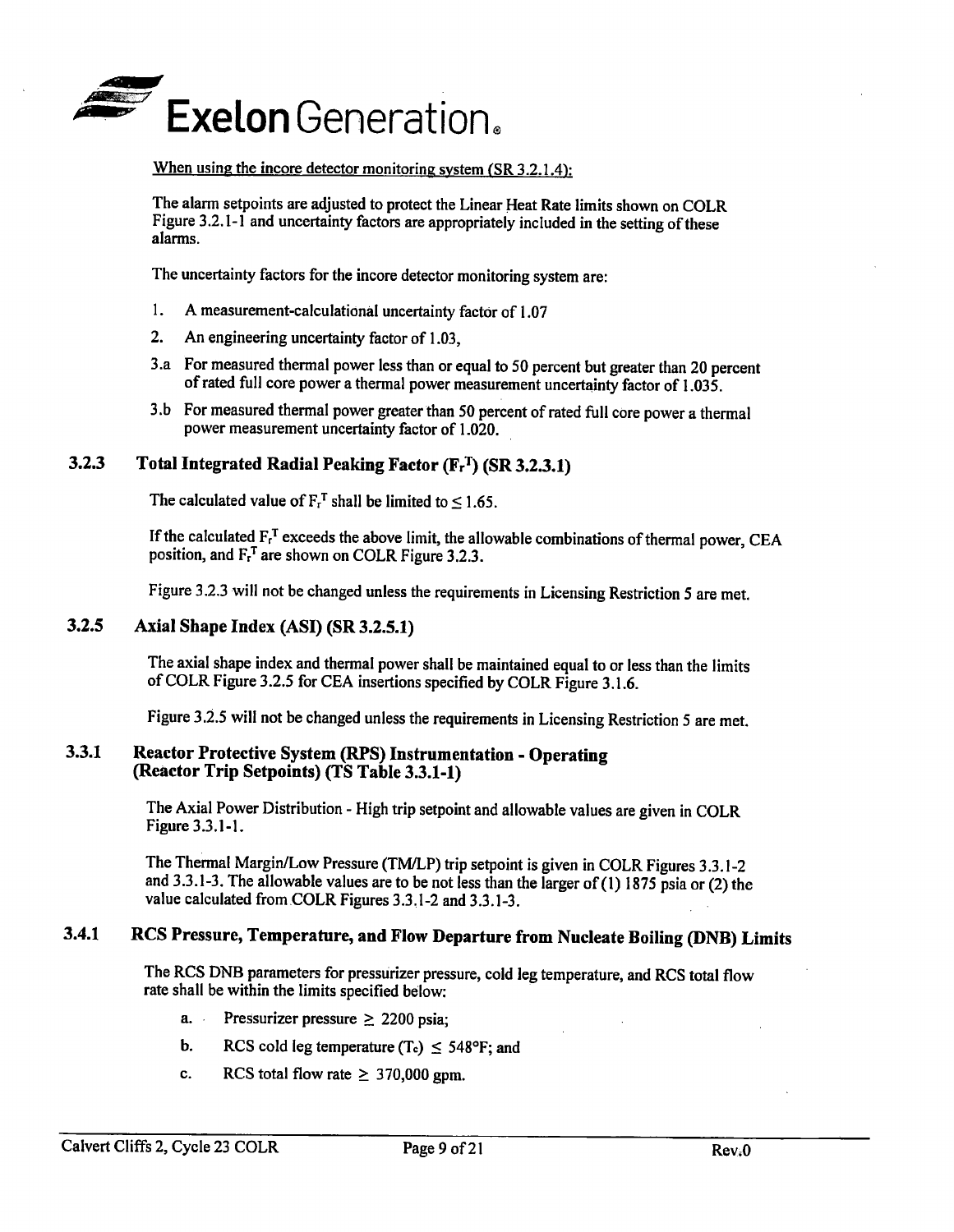

### **3.9.1 Boron Concentration (SR 3.9.1.1)**

The refueling boron concentration will maintain the  $k_{eff}$  at 0.95 or less (including a 1%  $\Delta k/k$ conservative allowance for uncertainties). The refueling boron concentration shall be maintained uniform. For Mode 6 operation the RCS temperature must be maintained  $\leq 140$ °F.

# **U2C23 Refueling Boron Concentration Limits**

|                                                                                                                                                              |                 | <b>UNIT 2 CYC FE23</b> |                   |
|--------------------------------------------------------------------------------------------------------------------------------------------------------------|-----------------|------------------------|-------------------|
| U2C23 Cycle Average Exposure                                                                                                                                 | 0 GWD/MTU       | 0 GWD/MTU              | $\geq$ 16 GWD/MTU |
| Number of Credited CEAs                                                                                                                                      | 0               | 24<br>(Note 1)         | 0                 |
| Post-Refueling UGS or RV Head Lift Height<br>Restrictions.                                                                                                   | No Restriction  | $\leq$ 12 inches       | No Restriction    |
| Minimum Required Refueling Boron<br>Concentration:<br>This number includes:                                                                                  |                 |                        |                   |
| <b>Chemistry Sampling Uncertainty</b><br>п<br>Boron-10 Depletion Allowance<br>Margin for dilution of refueling pool<br>between low and high level alarms     | $\geq$ 2560 ppm | $\geq$ 2430 ppm        | $\geq$ 2560 ppm   |
| • Allowance for temporary rotations of fuel<br>assemblies<br>" Extra Conservatism for unlimited number<br>of empty locations during refueling<br>operations. | (Note 3)        | (Note 2)               | (Note 2)          |

Note: (1) The Core Loading Plan (NF184128) details the specific required credited CEAs.

(2) Based upon a U2C22 EOC burnup of  $\geq$  21.025 GWD/MTU.

(3) Based upon a U2C22 EOC burnup of  $\geq$  21.585 GWD/MTU.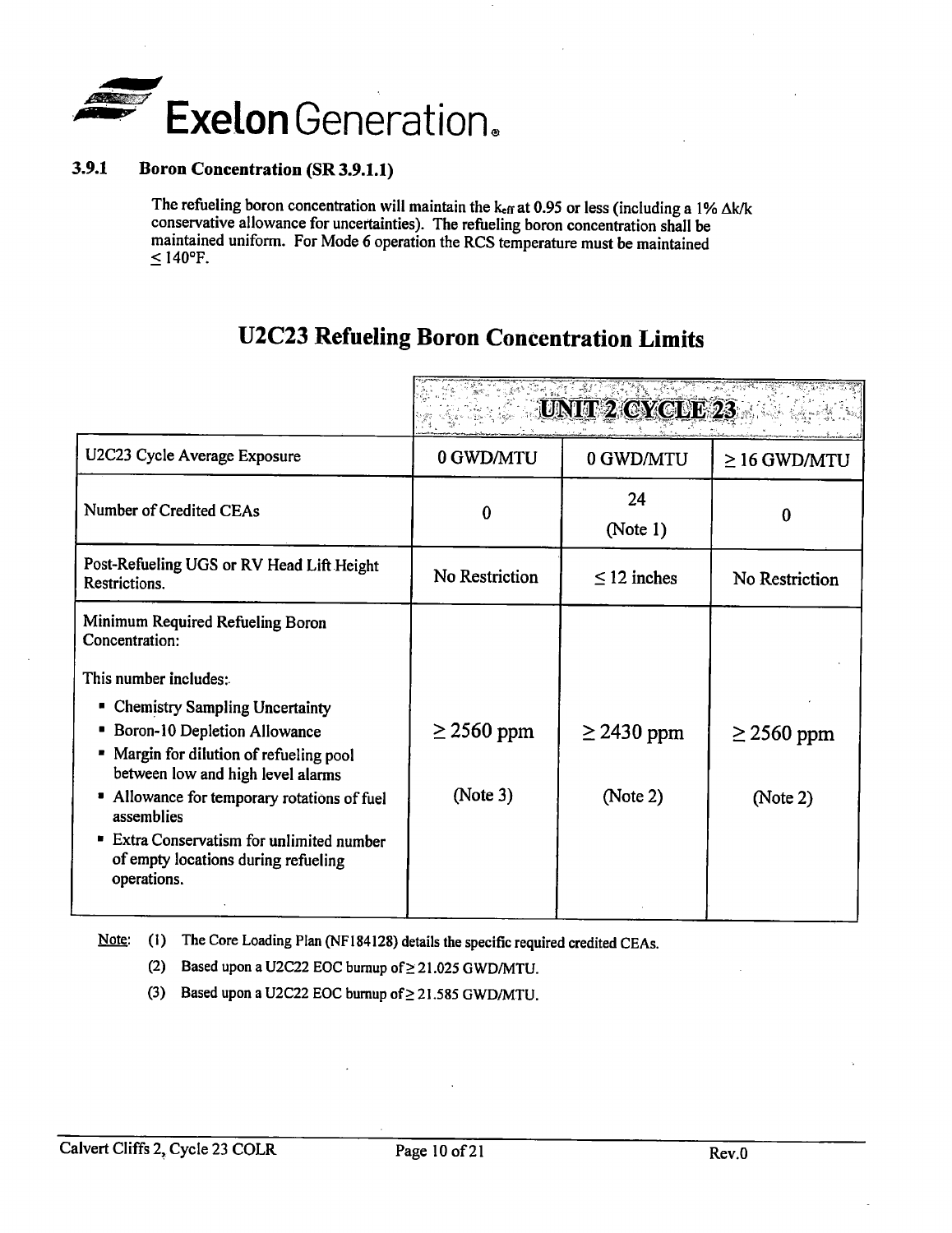



## Note:

Per Tech Spec Bases 3.1.5 and 3.1.6, CEAs are considered to be fully withdrawn at 129 inches.

## **Figure 3.1.6**

CEA Group Insertion Limits vs. Fraction of Rated Thermal Power

This figure cannot be changed without prior NRC approval.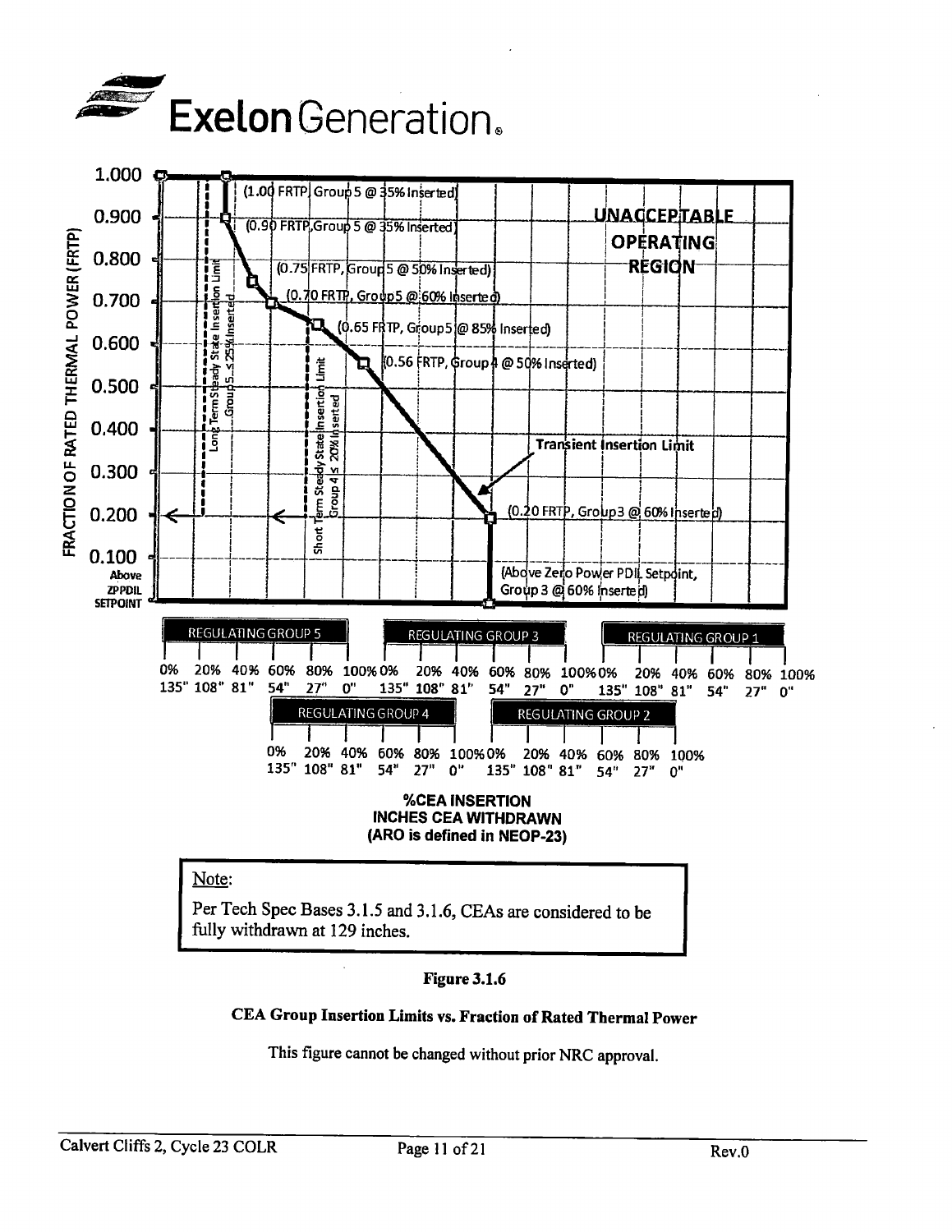





Allowable Peak Linear Heat Rate vs. Time in Cycle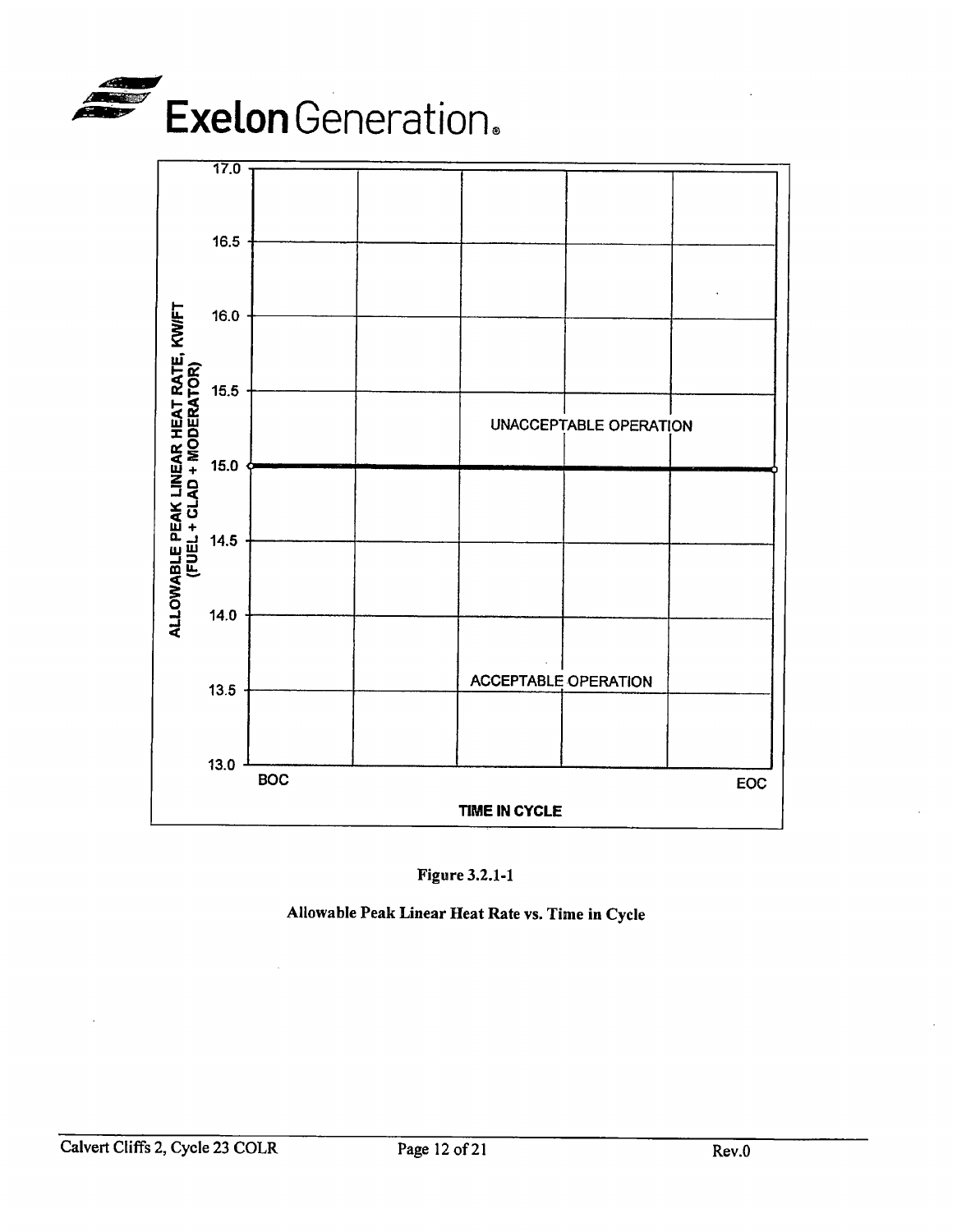



**Figure 3.2.1-2** 



(AXIAL SHAPE INDEX limits for Linear Heat Rate when using Excore Detector Monitoring System)

(LCO Limits are not needed below 20% thermal power per SE00433)

(See NEOP-23 for Operational Limits)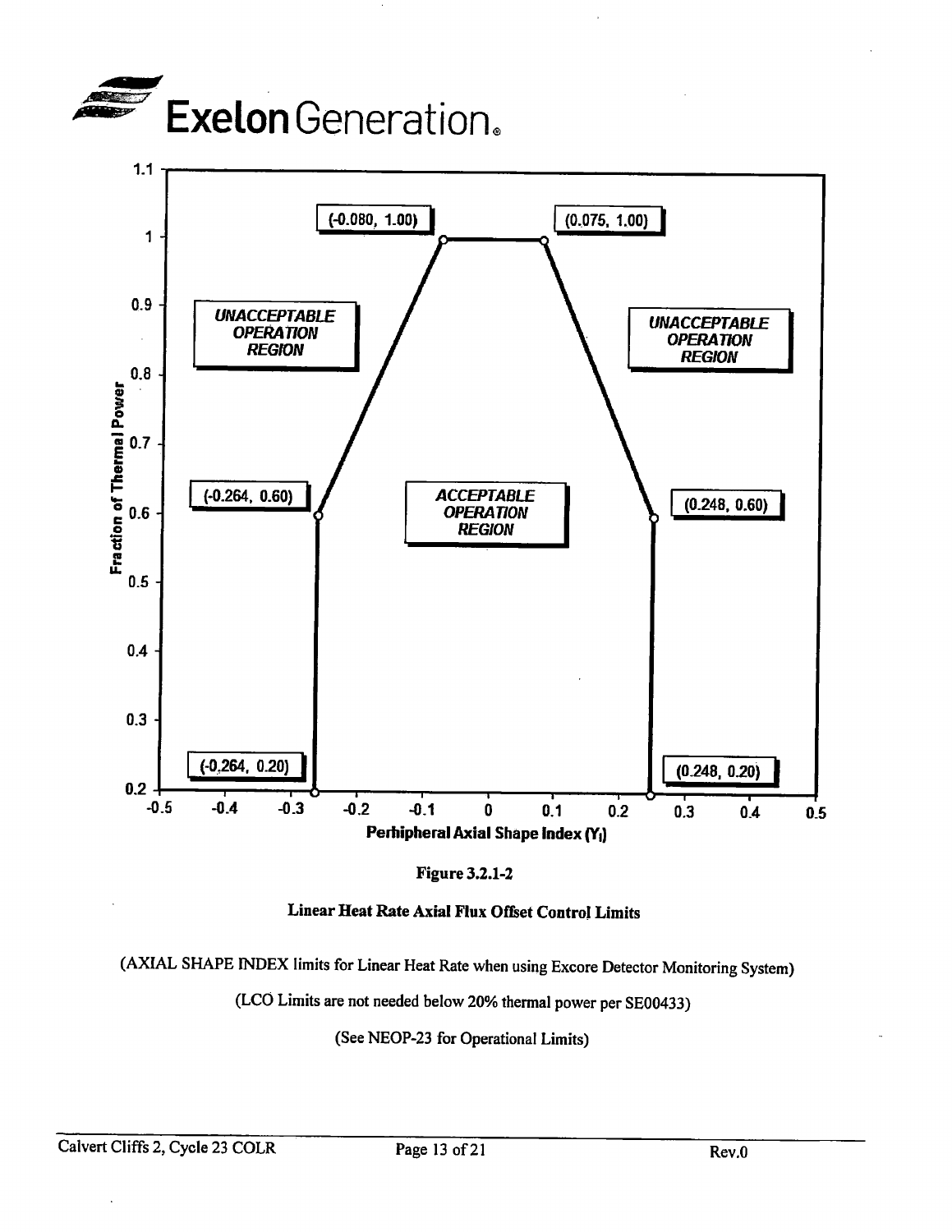





#### **Total Integrated Radial Peaking Factor (F?) vs. Allowable Fraction of Rated Thermal Power**

# While operating with  $\mathbf{F_r}^T$  greater than 1.65, withdraw CEAs to or above the Long Term Steady **State Insertion Limits (Figure 3.1.6)**

This figure cannot be changed without prior NRC approval.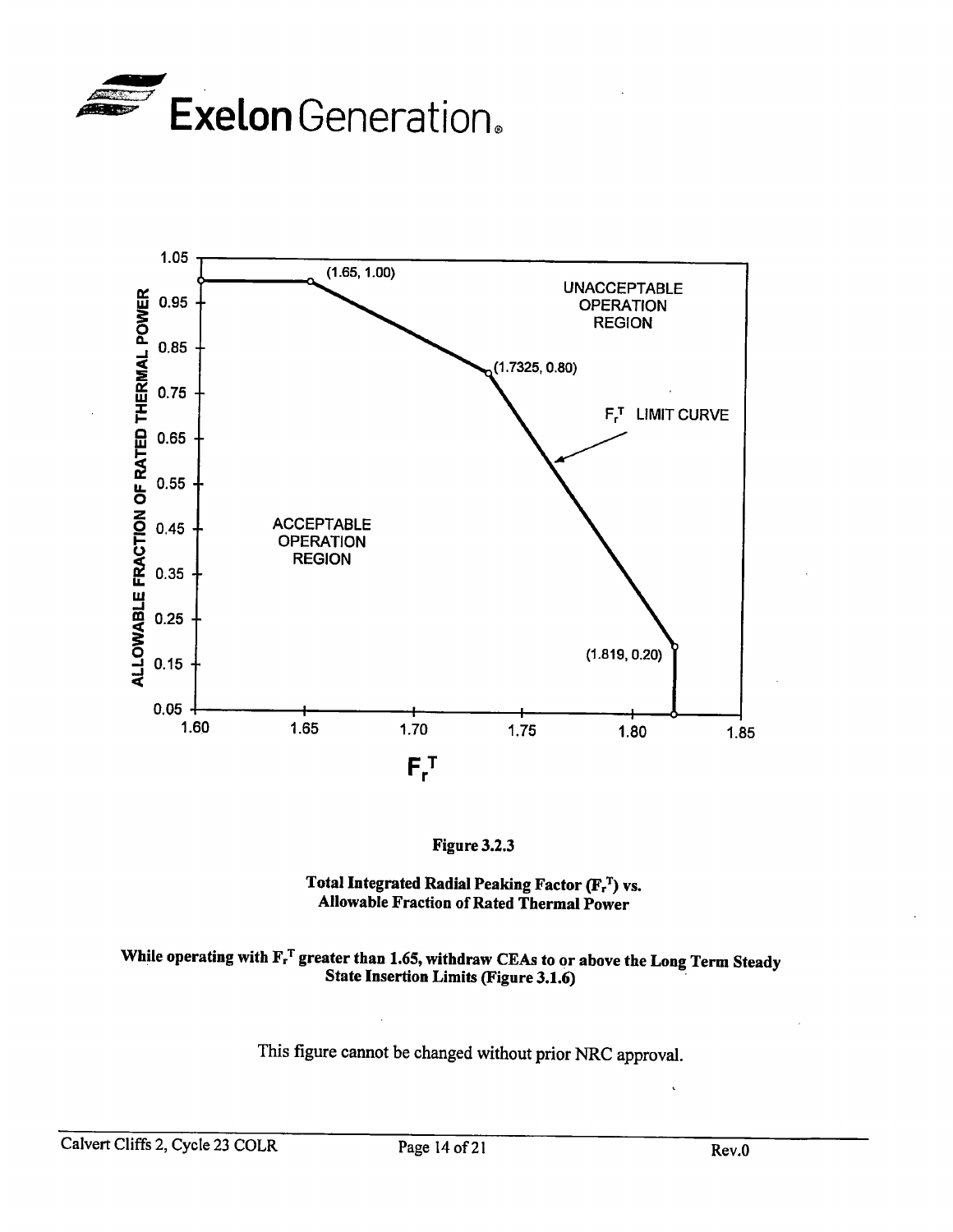





(LCO Limits are not needed below 20% thermal power per SE00433)

(See NEOP-23 for Operational Limits)

This figure cannot be changed without prior NRC approval.

Calvert Cliffs 2, Cycle 23 COLR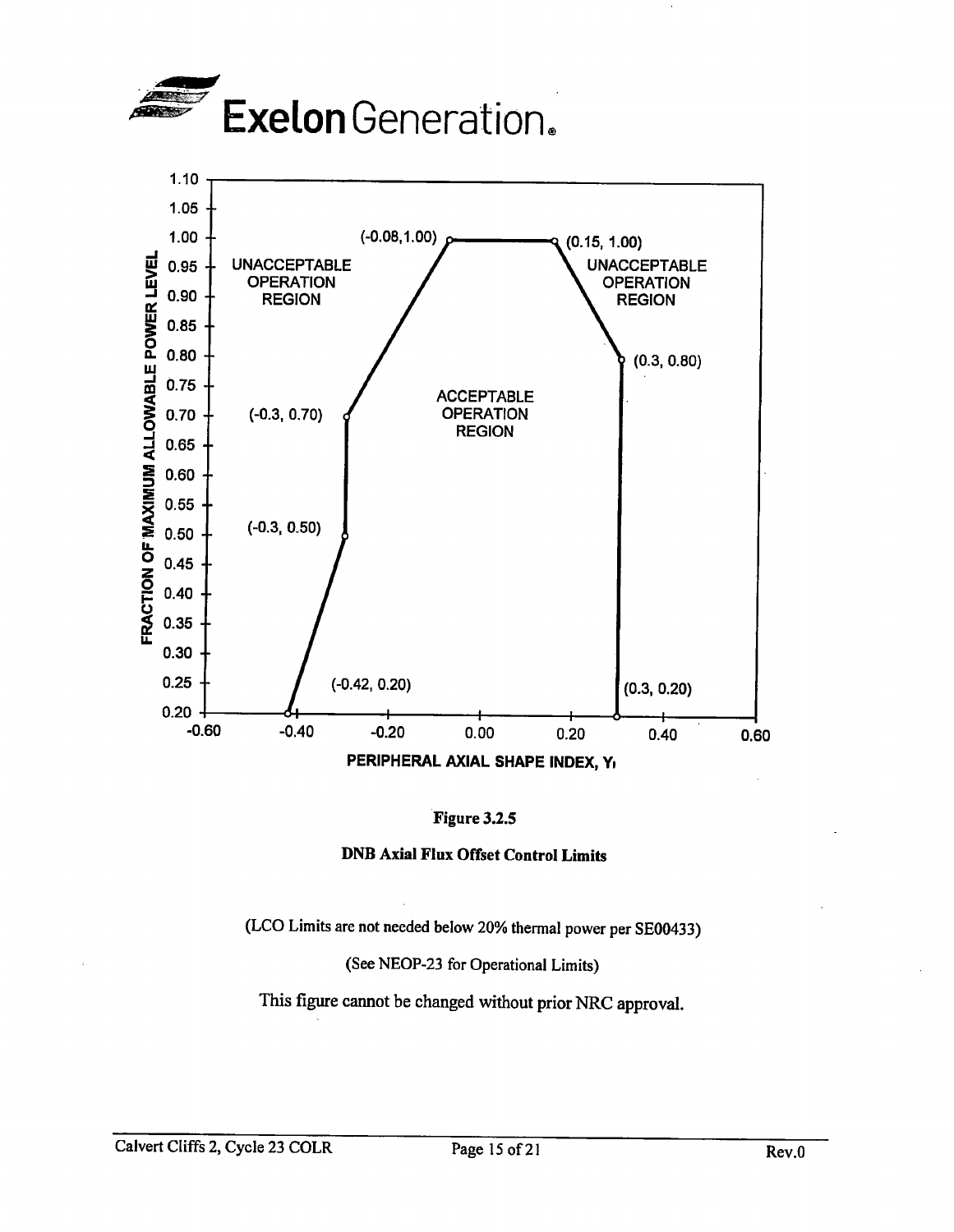





**Axial Power Distribution** - **High Trip Setpoint Peripheral Axial Shape Index vs. Fraction of Rated Thermal Power**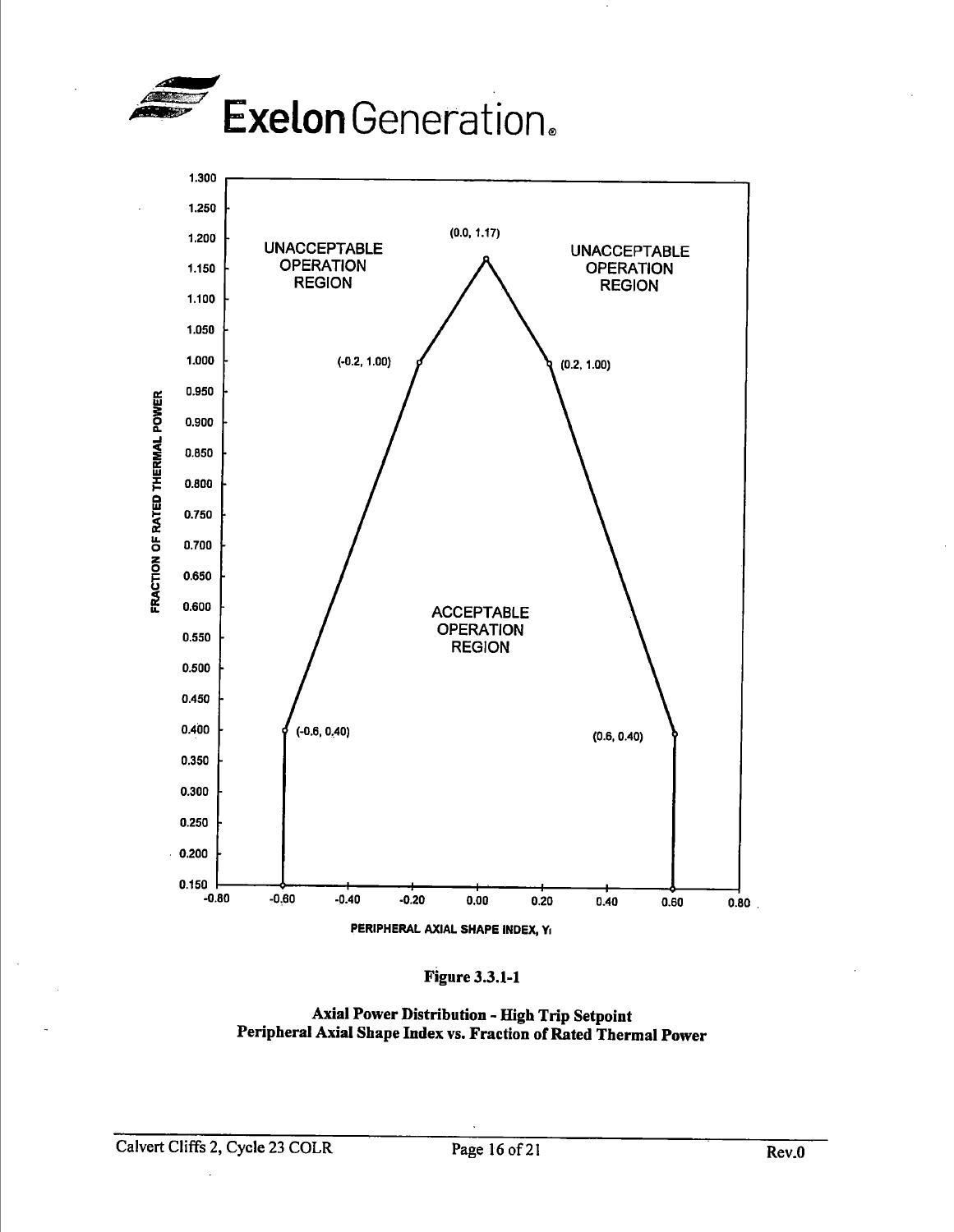

 $\ddot{\phantom{a}}$ 



## Figure 3.3.1-2

Thermal Margin/Low Pressure Trip Setpoint - Part <sup>1</sup>  $(ASI vs. A<sub>1</sub>)$ 

 $\hat{\mathcal{L}}$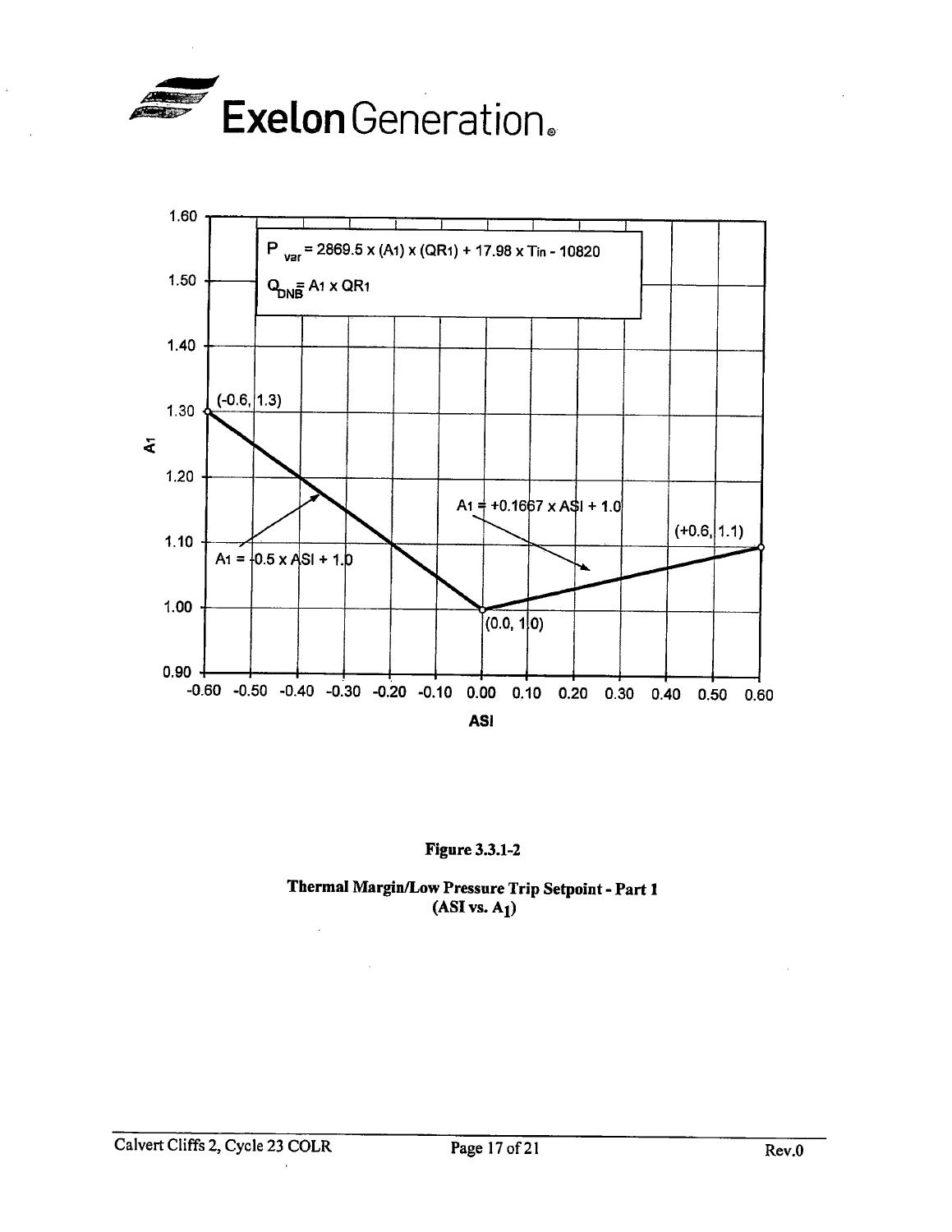







**Thermal Margin/Low Pressure Trip Setpoint** - **Part 2 (Fraction of Rated Thermal Power vs. QR1)**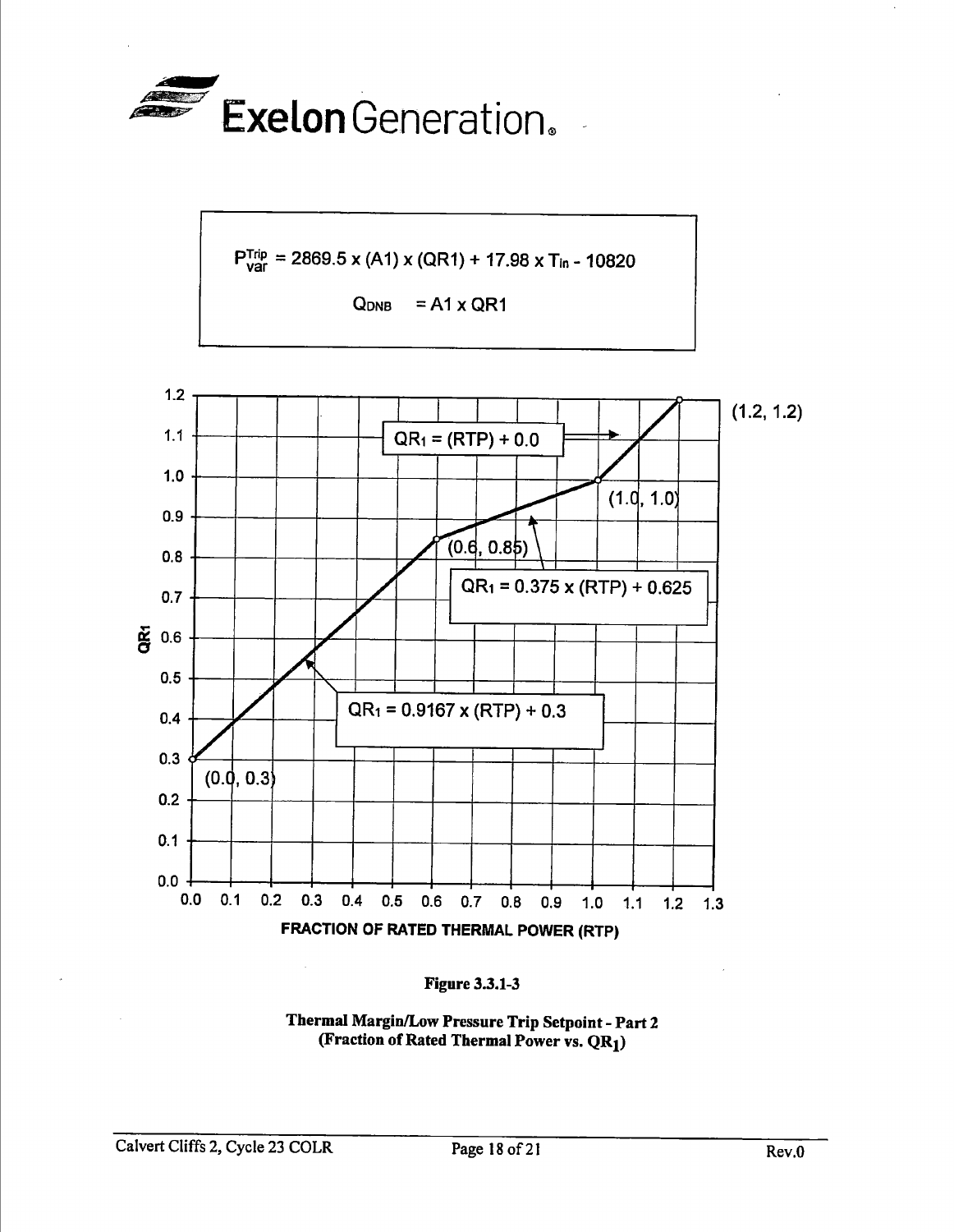

#### **LIST OF APPROVED METHODOLOGIES**

- 1. ANF-88-133 (P)(A) and Supplement 1, "Qualification of Advanced Nuclear Fuels' PWR Design Methodology for Rod Burnups of 62 GWd/MTU" Advanced Nuclear Fuels Corporation, December 1991
- 2. BAW- I0240(P)(A), Revision 0, "Incorporation of MS Properties in Framatome ANP Approved Methods" Framatome ANP, May 2004
- 3. EMF-92-l 16(P)(A), Revision 0, Supplement l(P)(A), Revision 0, "Generic Mechanical Design Criteria for PWR Fuel Designs" AREVA Inc., February 2015 *[Licensing Restriction* 7]
- 4. EMF-92-153(P)(A), Revision l, "HTP: Departure from Nucleate Boiling Correlation for High Thermal Performance Fuel," Siemens Power Corporation, January 2005
- *5.* EMF-96-029(P)(A) Volumes I and 2, "Reactor Analysis System for PWRs Volume 1 Methodology Description, Volume 2 - Benchmarking Results," Siemens Power Corporation, January 1997
- 6. EMF-1961 (P)(A), Revision 0, "Statistical Setpoint/Transient Methodology for Combustion Engineering Type Reactors," Siemens Power Corporation, July 2000
- 7. EMF-2103 (P)(A), Revision 0, "Realistic Large Break LOCA Methodology for Pressurized Water Reactors" Framatome ANP, April 2003 *[Licensing Restriction 9]*
- 8. EMF-2310(P)(A), Revision 1, "SRP Chapter 15 Non-LOCA Methodology for Pressurized Water Reactors" Framatome ANP, May 2004 *[Licensing Restrictions 1, 2, 6, and 8b]*
- 9. EMF-2328(P)(A), Revision 0, Supplement I (P)(A), Revision 0, "PWR Small Break LOCA Evaluation Model, S-RELAP5 Based" AREVA, September 2015 [Licensing Restriction 4]
- 10. XN-NF-75-32(P)(A), Supplements 1, 2, 3 & 4, "Computational Procedure for Evaluating Fuel Rod Bowing" Exxon Nuclear Company Inc., February <sup>1983</sup>
- 11. XN-NF-78-44(NP)(A), "A Generic Analysis of the Control Rod Ejection Transient for Pressurized Water Reactors" Exxon Nuclear Company Inc., October 1983 *[Licensing Restrictions 3 and 8a]*
- 12. XN-NF-79-56(P){A), Revision I and Supplement 1, "Gadolinia Fuel Properties for LWR Fuel Safety Evaluation" Siemens Power Corporation, October <sup>1981</sup>
- 13. XN-NF-82~06(P)(A), Revision 1 & Supplements 2, 4, and *5,* "Qualification of Exxon Nuclear Fuel for Extended Burnup" Exxon Nuclear Company Inc., October 1986
- 14. XN-NF-82-21 (P)(A), Revision 1, "Application of Exxon Nuclear Company PWR Thermal Margin Methodology to Mixed Core Configurations" Exxon Nuclear Company Inc., August 1983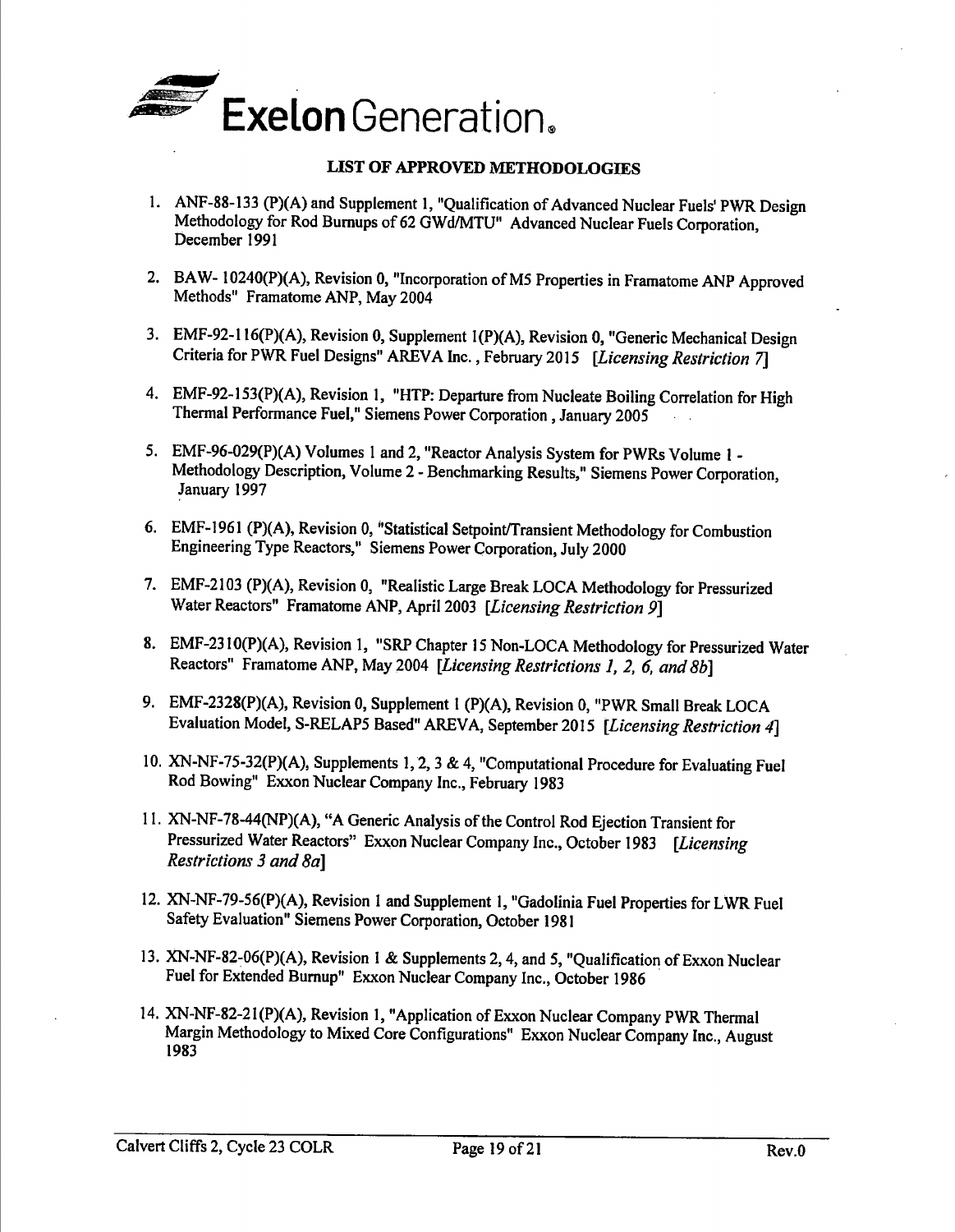

- 15. XN-NF-85-92(P)(A), Revision 0, "Exxon Nuclear Uranium Dioxide/Gadolinia Irradiation Examination and Thermal Conductivity Results" Exxon Nuclear Company Inc., September 1986
- 16. CEN-124(B)-P, "Statistical Combination of Uncertainties Methodology Part 2: Combination of System Parameter Uncertainties in Thermal Margin Analyses for Calvert Cliffs Units 1 and 2," January 1980 *[Not usedfor this fuel cycle]*
- 17. CEN-191(B)-P, "CETOP-D Code Structure and Modeling Methods for Calvert Cliffs Units 1 and 2," December 1981 [ *Not used for this fuel cycle]*
- 18. Letter from Mr. D. H. Jaffe (NRC) to Mr. A. E. Lundvall, Jr. (BG&E), dated June 24, 1982, Unit 1 Cycle 6 License Approval (Amendment No. 71 to DPR-53 and SER) [Approval to CEN-124(B)-P (three parts) and CEN-19l(B)-P)] *[Not used for this fuel cycle]*
- 19. CENPD-161-P-A, "TORC Code, A Computer Code for Detennining the Thermal Margin of <sup>a</sup> Reactor Core," April 1986 *[Not used for this fuel cycle]*
- 20. CENPD-206-P-A, "TORC Code, Verification and Simplified Modeling Methods," June <sup>1981</sup> *[Not used for this fuel cycle]* ·
- 21. CENPD-225-P-A, "Fuel and Poison Rod Bowing," June 1983 *[Not used/or this fuel cycle]*
- 22. CENPD-382-P-A, "Methodology for Core Designs Containing Erbium Burnable Absorbers," August 1993 *[Not usedfor thisfuel cycle]*
- 23. CENPD-139-P-A, "C-E Fuel Evaluation Model Topical Report," July 1974 *[Not used/or this fi1el cycle]*
- 24. CEN-161-(B)-P-A, "Improvements to Fuel Evaluation Model," August 1989 *[Not used/or this fuel cycle]*
- 25. CEN-161-(B)-P, Supplement 1-P, "Improvements to Fuel Evaluation Model," April 1986 *[Not used/or this fuel cycle]*
- 26. Letter from Mr. S. A. McNeil, Jr. (NRC) to Mr. J. A. Tieman (BG&E), dated February 4, 1987, Docket Nos. 50-317 and 50-318, "Safety Evaluation of Topical Report CEN-161-(B)-P, Supplement 1-P, Improvements to Fuel Evaluation Model" (Approval of CEN-161(B), Supplement 1-P) *[Not used for this fuel cycle]*
- 27. CEN-372-P-A, "Fuel Rod Maximum Allowable Gas Pressure," May 1990 *[Not used for this fi1el cycle* 1
- 28. CENPD-135, Supplement 5-P, "STRIKIN-II, A Cylindrical Geometry Fuel Rod Heat Transfer Program," April 1977 *[Not used for this fuel cycle]*
- 29. CENPD-387-P-A, Latest Approved Revision; "ABB Critical Heat Flux Correlations for PWR Fuel" *[Not used for this fuel cycle]*
- 30. CENPD-404-P-A, Latest Approved Revision, "Implementation of ZIRLO™ Cladding Material in CE Nuclear Power Fuel Assembly Designs". *[Not used for this fuel cycle]*